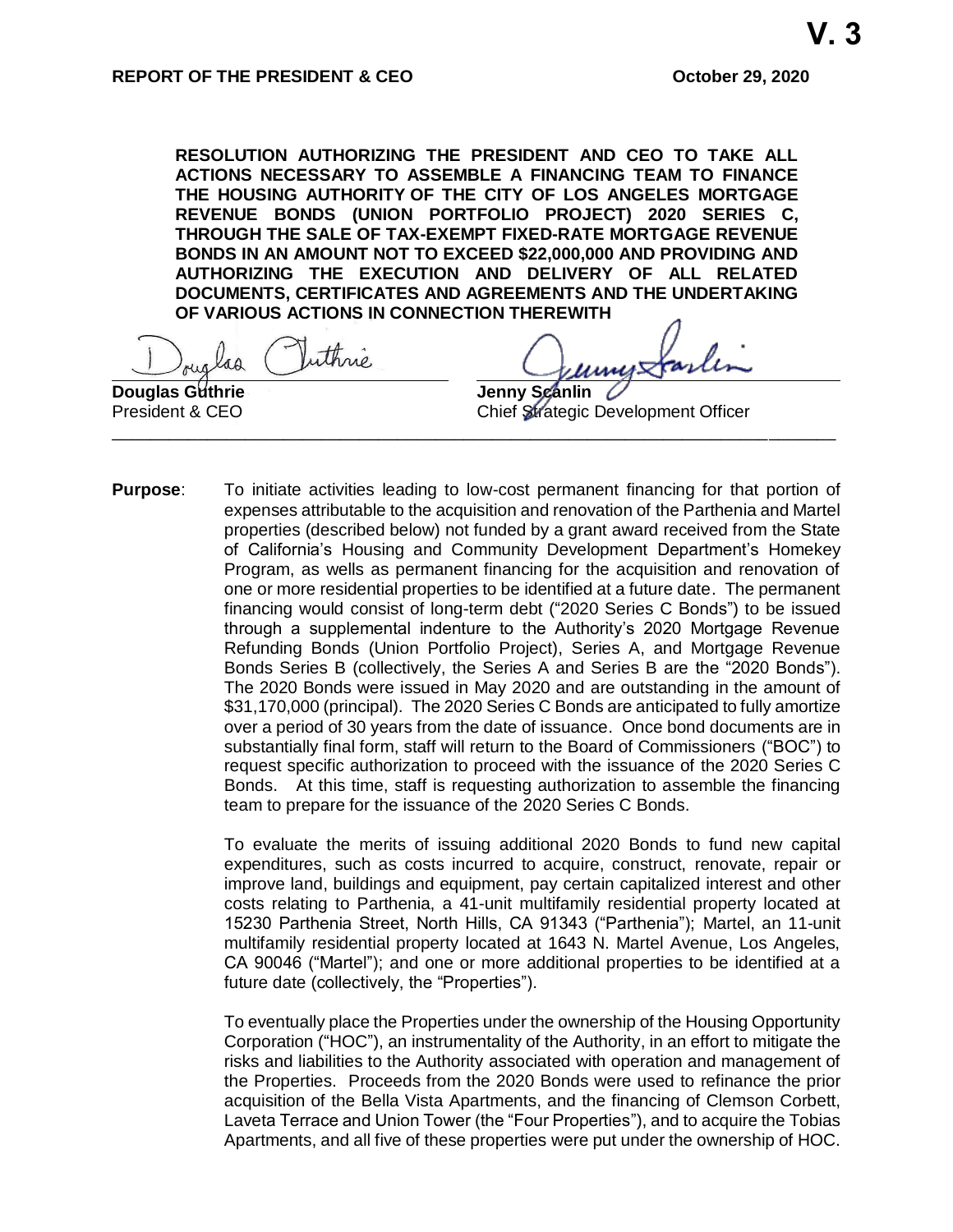*Regarding* On August 27, 2020, the BOC, by Resolution No. 9625, approved amending the City National Bank revolving line of credit facility previously authorized, under Resolution No. 9589 on April 23, 2020, to ready the revolving line of credit as an interim source to assist in covering HACLA's match for the purchase of properties under the State's Homekey Program with the intention of quickly placing the properties upon initiation of lease up in a new bond series or to use conventional financing as permanent debt.

> On September 24, 2020, the BOC, approved the purchase of Parthenia and Martel and directed staff to take all related actions to close on the acquisitions and meet Project Homekey regulations.

#### **Issues**:

# *Background:*

The Housing Authority of the City of Los Angeles (the "Authority") is authorized pursuant to the Housing Authorities Law (Sections 34200 *et seq.* of the California Health and Safety Code) (the "Act") to issue bonds.

In May 2020, the Authority issued the 2020 Bonds to refinance its 2009 Mortgage Revenue Refunding Bonds ("2009 Bonds') which, after a ten-year non-callable period, became eligible for optional call and redemption by the Authority in June 2019. The refinancing permitted the Authority to take advantage of the current low interest rate environment. The lower interest rates made it possible for the Authority to acquire a new property, the Tobias Apartments, while maintaining aggregate annual debt service for the 2020 Bonds at or below the annual debt obligation the Authority had been paying on the 2009 Bonds. The Trust Indenture for the 2020 Bonds, approved by the BOC through Resolution No. 9551 (December 19, 2020) allowed for the issuance of additional bonds under a supplemental indenture and the Authority intends to take advantage of the current low interest rate environment to finance the Properties and minimize costs of issuance that would be incurred under a separate bond issuance not tied to the 2020 Bonds.

The interest rate coupons on the 2020 Bonds range from 2.0% (2025) to 5.0% (2044). The interest rate coupons on the 2020 Series C Bonds are estimated to range between 2.000% and 5.000%, but these rates could shift up or down due to changes market conditions, characteristics of the debt structure, and other adjustments. The chart below provides a side-by-side comparison of the key terms of the 2020 Bonds versus the proposed 2020 Series C Bonds:

|                                   | 2020 Bonds        | 2020 Series C<br><b>Bonds</b> |        |
|-----------------------------------|-------------------|-------------------------------|--------|
| Original Par Amount               | \$31,170,000      | \$22,000,000                  | (est.) |
| Term & Amortization               | 24 year / 24 year | 30 year / 30 year             |        |
| Optional Redemption Term          | 8-Year            | 10-Year                       | (est.) |
| Interest Rate-Average Coupon      | 3.98%             | 4.48%                         | (est.) |
| <b>FY2021 Annual Debt Service</b> | \$2,028,199       | \$1,375,000                   | (est.) |

Comparison of 2020 Bonds and the 2020 Series C Bonds: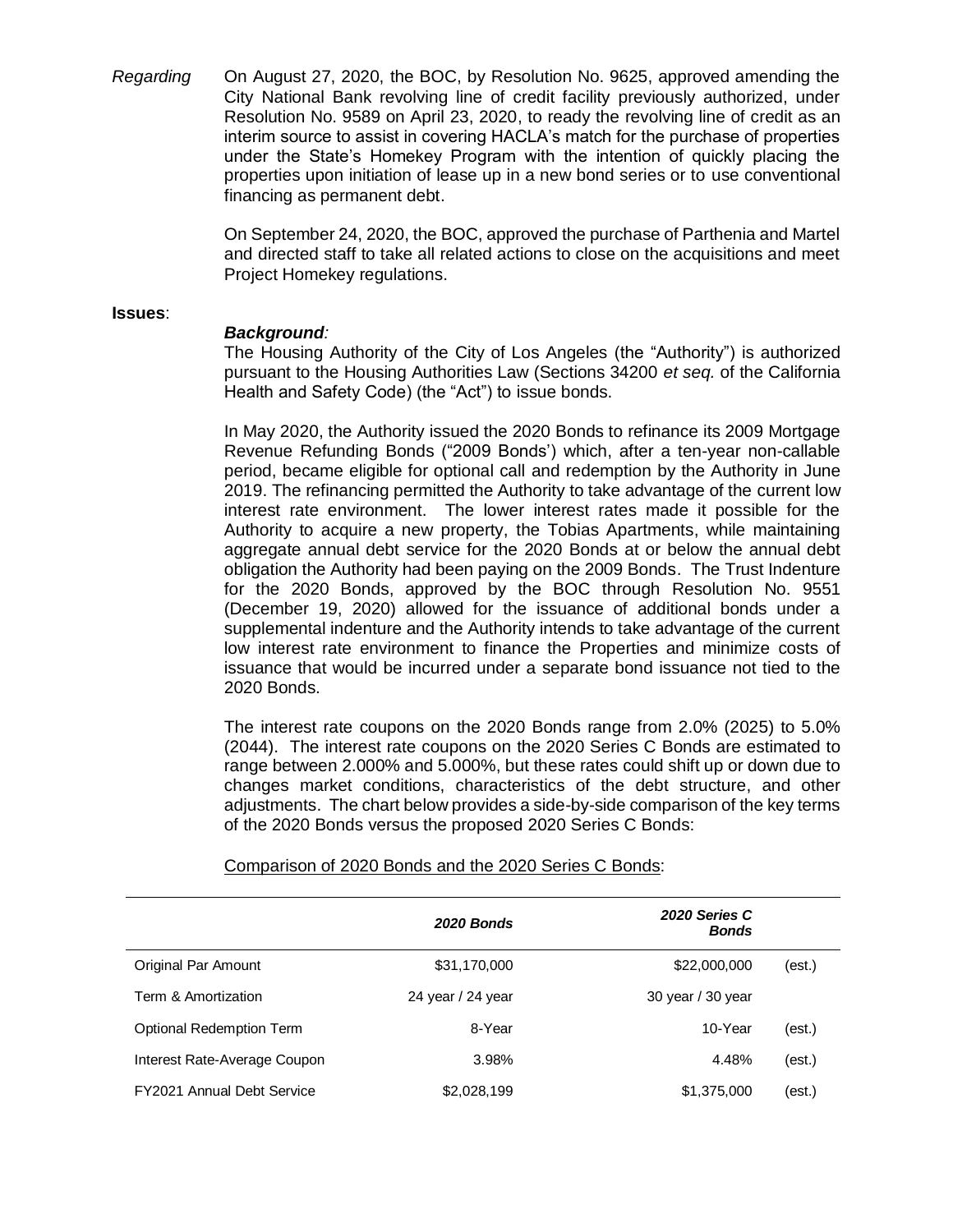# **Instrumentality:**

Although the Authority is the bond issuer, the Housing Opportunity Corporation, a wholly-owned instrumentality of the Authority will be the legal owner of the Properties which will mitigate the risks and liabilities to the Authority associated with operation and management of the Properties, and the additional security helps to reduce bond interest expense.

# **The Financing Team**

To facilitate a successful closing of the 2020 Series C Bonds, and to minimize costs due to knowledge and familiarity with the original transaction and ability to use the same document templates, the Authority seeks to assemble the identical "Financing Team" that assisted with the issuance of the 2020 Bonds. The Financing Team will be comprised of an underwriter, a municipal advisor, bond counsel, a trustee bank and potentially, a credit enhancer and a credit rating agency.

## *Municipal Advisor:*

The Authority requires municipal advisor services to assist in facilitating the successful issuance of the proposed 2020 Series C Bonds. Pursuant to contract number HA-2019-137-NF between the Authority and CSG Advisors Incorporated ("CSG"), the Authority wishes to engage CSG as its municipal advisor for this new money debt transaction. CSG has extensive experience with bond transactions, is an established and respected municipal advisor to various governmental entities on bond issuance financing and has aided the Authority on prior financial undertakings. CSG's service fees for this transaction are estimated to be \$39,000, and payment is contingent upon the successful issuance of the 2020 Series C Bonds and such fees are payable from bond proceeds. The Authority has concluded CSG's fees are reasonable, based upon analysis of municipal advisor fees charged to similar transactions during the past 2.5 years (Source: CDIAC).

# *Bond Counsel***:**

Bond Counsel services are essential when issuing tax-exempt debt, and the Authority intends to engage the nationally recognized law firm, Kutak Rock LLP ("Kutak") as its Bond Counsel. Kutak is currently under contract with the Authority to provide transaction legal services, including Bond Services (Contract No. HA-2020-29-B, approved by the Board of Commissioners on July 30, 2020 by Resolution No. 9218). Kutak's Bond Counsel fees are estimated to be \$75,000. Both CSG's and Kutak's fees will be paid from a portion of refunding bond proceeds, contingent upon the successful closing of the 2020 Series C Bonds. The Authority determined that Kutak's Bond Counsel fees are reasonable, based on analysis of Bond Counsel fees charged to similar transactions during the past 2.5 years (Source: CDIAC).

## *Underwriter***:**

The Authority has a preference to engage Raymond James and Associates as the underwriter for this transaction. Raymond James and Associates was the underwriter for the 2020 Bonds, is familiar with the bond documents and other agreements, has an experienced team of bankers who specialize in affordable housing, and has been responsive to staff inquiries and cooperative in finding conservative and cost-effective debt financing solutions. The viability of the 2020 Bonds debt structure, and the terms and conditions, were reasonable, as were the costs of issuance. The structure of the proposed 2020 Series C Bonds, like the 2020 Bonds issued earlier this year, will adhere to guidelines specified in the Authority's Debt Management Policy.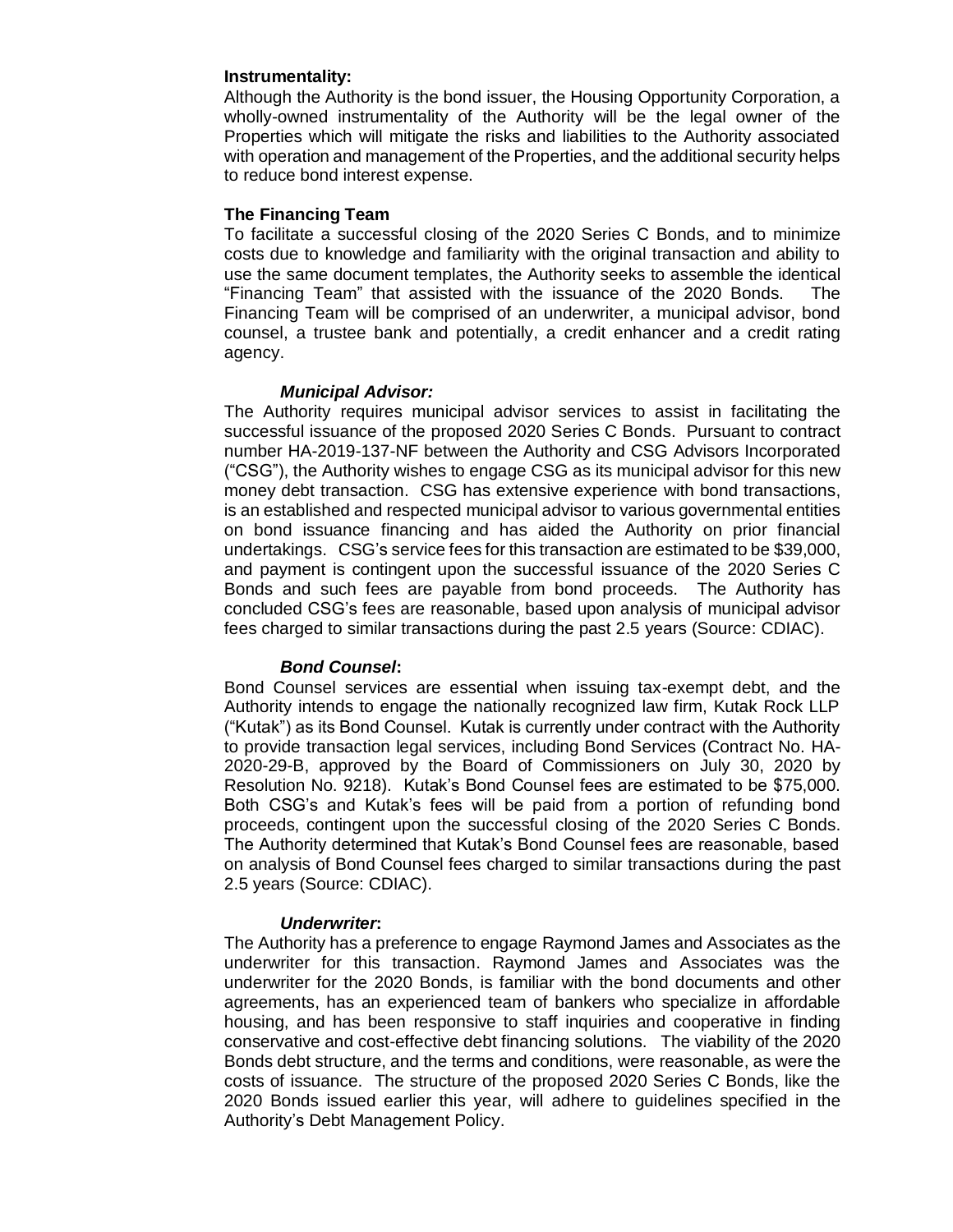### *Trustee:*

Trustee services are required under the 2020 Bond Indenture, which will govern the issuance of the 2020 Series C Bonds. The Authority prefers to engage MUFG Union Bank, N.A. ("MUFG Union Bank") as trustee, the institution that serves as trustee for the outstanding 2020 Bonds. MUFG Union Bank is a major commercial bank in California that also provides corporate banking services throughout the United States and in many foreign countries. MUFG Union Bank is trustee to the 2020 Bonds, a factor that can help facilitate a seamless bond financing and all ongoing monitoring and services for the combined 2020 Bonds and the 2020 Series C Bonds which are effectively governed under the same Indenture. MUFG Union Bank's closing fee is estimated at \$9,000 and its annual service fee is estimated at \$4,000. The Authority has determined that MUFG Union Bank's fees are reasonable, based upon analysis of trustee fees charged to similar transactions during the past 2.5 years (Source: CDIAC).

## *Rating Agencies and Credit Enhancers:*

Issuance of the 2020 Series C Bonds will require the Authority to seek a credit rating assignment for the 2020 Series C Bonds, and a confirmation rating on the 2020 Bonds. Standard and Poor's Global Ratings ("S&P) assigned an "A" credit rating on the 2020 Bonds and would be the best suited rating agency to serve the Authority at this time due to its familiarity with the 2020 Bonds and the Authority in general. S&P's credit rating fee can vary depending on transaction structure and whether the bonds are enhanced by a credit enhancement facility, although the need for credit enhancement is highly unlikely for this transaction.

## **Vision Plan: PLACE Strategy #2: Increase functionality and effectiveness of the Asset Management portfolio.**

This broad strategy includes stabilizing the Authority's existing non-public housing property portfolio. Any annual cash savings realized from this transaction would increase cash flow, which would in turn, further stabilize this portfolio. Increased revenue to the Authority is a metric for PLACE Strategy #2.

**Funding:** The Chief Administrative Officer confirms the following:

#### *Source of Funds:*

No funds are required for the bond issuance. Costs of issuance are estimated to be 2%-3% of the bond principal amount issued, and such costs will be paid from a portion of the 2020 Series C Bonds proceeds.

#### *Budget and Program Impact:*

The budget impact is expected to be negligible. The ongoing debt service payments will be budgeted annually and paid from the operating income of the all of the properties in the portfolio (i.e., all of the properties financed or refinanced with proceeds of the 2020 Bonds and properties to be financed with proceeds from the sale 2020 Series C Bonds).

No federal funds will be used to pay the costs of issuance for the proposed bond refunding. HUD regulations provide that when a housing authority is seeking financing from lenders, underwriters or credit enhancement, such financing is considered a *financial transaction* rather than a *financial service*. A financial transaction qualifies the Authority as a "borrower" and relieves the housing authority of HUD procurement requirements. Nonetheless, the Authority and CSG intend to verify that the costs of issuance are reasonable and within industry norms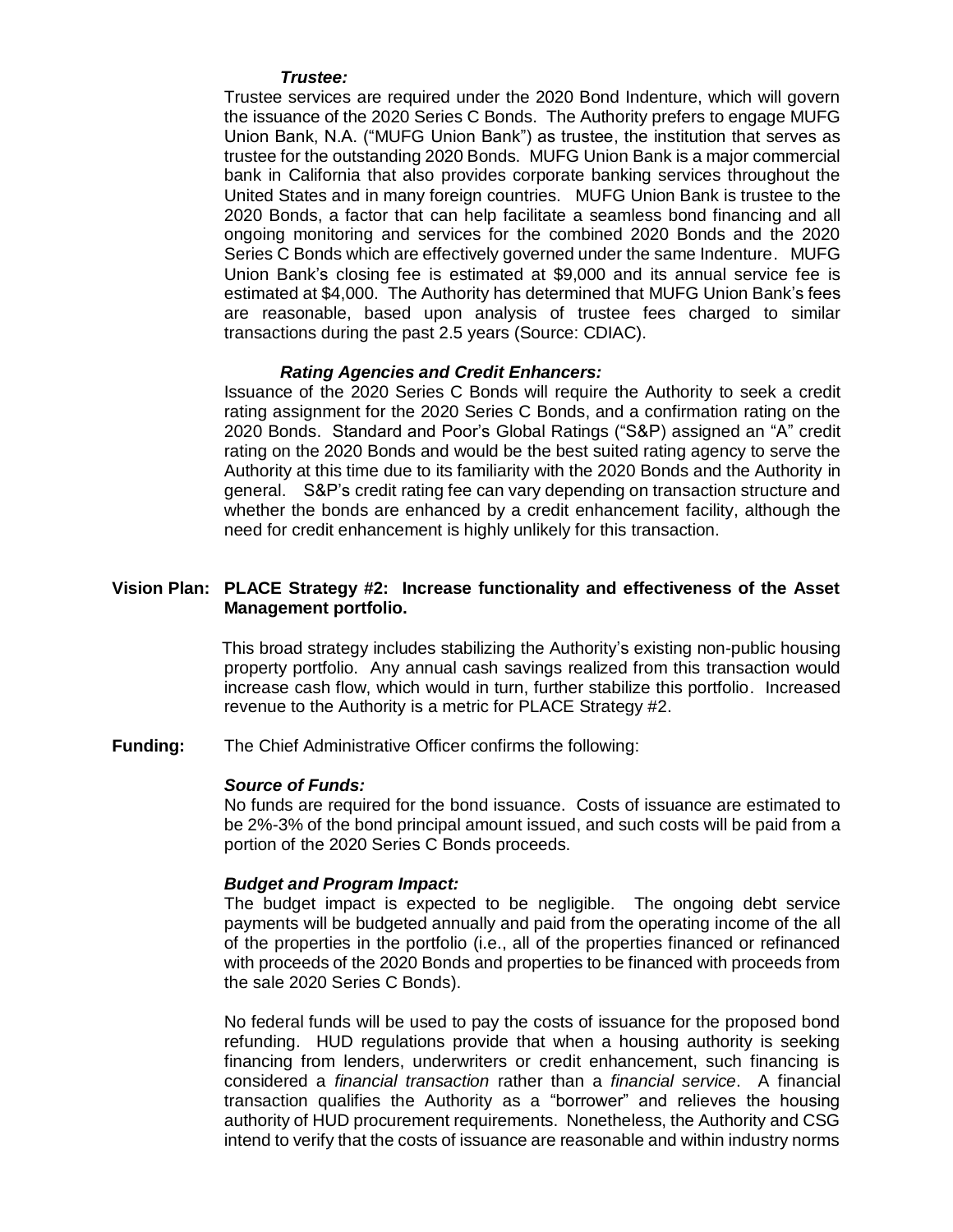for a transaction of this type. Additional professional service providers may be added to the Financing Team, depending on the transaction structure.

# **Estimated Timeline:**

Later this calendar year staff intends to present, and request approval of, the structure, terms and substantially final bond documents for the 2020 Series C Bonds. The Authority is targeting a bond issuance closing date in January 2021. Bond issuance is contingent upon capital market conditions at that time, in addition to the preparation and execution of bond documents deemed acceptable to the Authority and its Bond Counsel.

**Environmental Review:** Not Applicable

**Section 3:** Not Applicable

# **Attachments:**

1. Resolution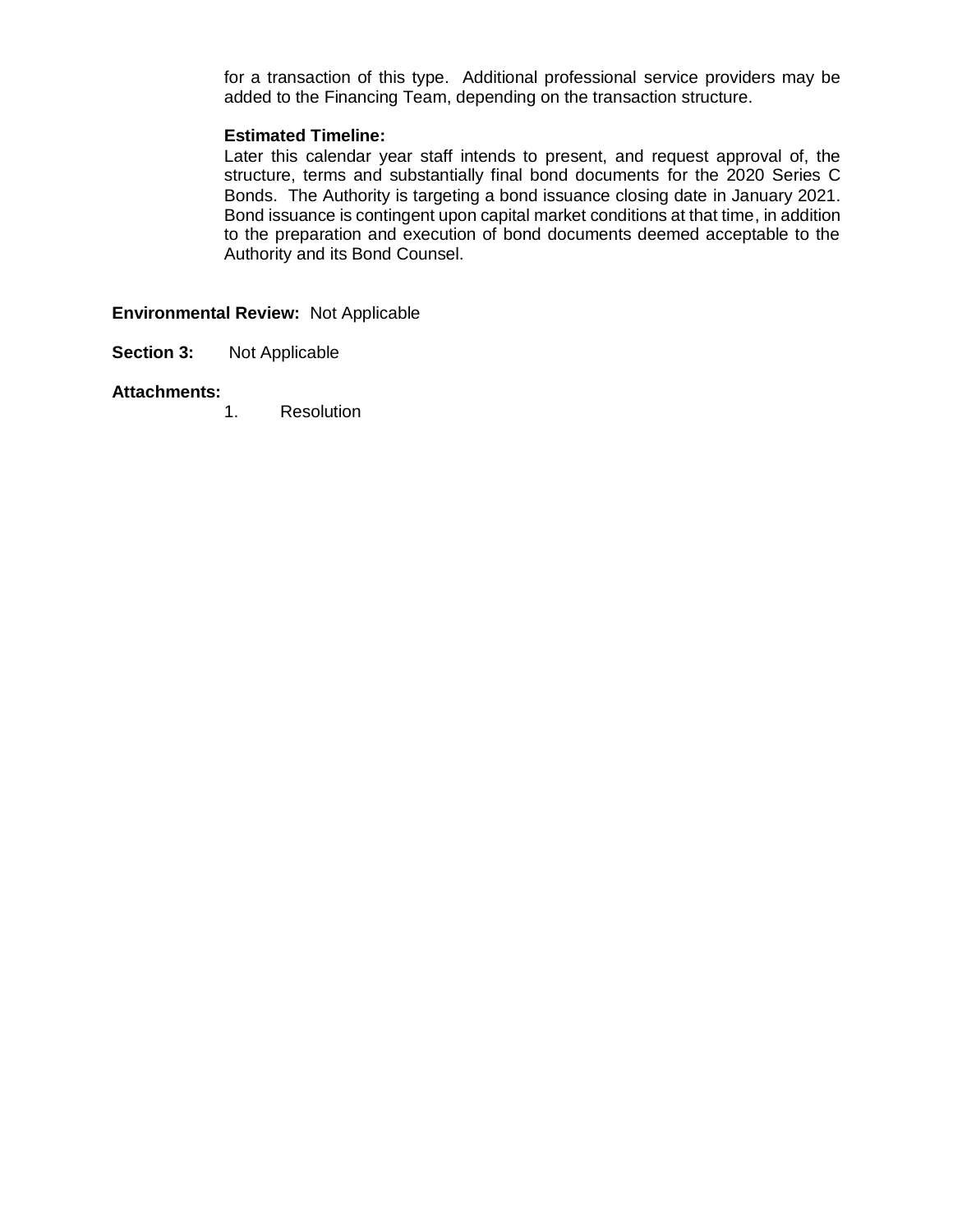**RESOLUTION AUTHORIZING THE PRESIDENT AND CEO TO TAKE ALL ACTIONS NECESSARY TO ASSEMBLE A FINANCING TEAM TO FINANCE THE HOUSING AUTHORITY OF THE CITY OF LOS ANGELES MORTGAGE REVENUE BONDS (UNION PORTFOLIO PROJECT) 2020 SERIES C, THROUGH THE SALE OF TAX-EXEMPT FIXED-RATE MORTGAGE REVENUE BONDS IN AN AMOUNT NOT TO EXCEED \$22,000,000 AND PROVIDING AND AUTHORIZING THE EXECUTION AND DELIVERY OF ALL RELATED DOCUMENTS, CERTIFICATES AND AGREEMENTS AND THE UNDERTAKING OF VARIOUS ACTIONS IN CONNECTION THEREWITH** 

**WHEREAS**, the Authority of the City of Los Angeles (the "Authority") is authorized pursuant to the Authorities Law (Sections 34200 *et seq.* of the California Health and Safety Code) (the "Act") to issue or refinance its bonds, including by specifically Article 5, Section 34350, to issue bonds for any of its corporate purposes; and

**WHEREAS,** the Authority issued its 2020 Mortgage Revenue Refunding Bonds (Union Portfolio Project), Series A, and Mortgage Revenue Bonds Series B (collectively, the "2020 Bonds") in May 2020; and

**WHEREAS,** the Trust Indenture for the 2020 Bonds provided for the issuance of Additional Bonds through a supplemental indenture; and

**WHEREAS,** the Authority now wishes to issue its Mortgage Revenue Bonds (Union Portfolio Project) 2020 Series C ("2020 Series C Bonds") in an estimated aggregate principal amount of not-to-exceed \$22,000,000; and

**WHEREAS,** it is expected that the proceeds from the sale of the 2020 Series C Bonds will be used to (i) provide permanent financing for Martel, a multifamily residential property located at 1643 N. Martel Avenue, Los Angeles, CA 90046 ("Martel"), Parthenia, a multifamily residential property located at 15230 Parthenia Street, North Hills, CA 91343 ("Parthenia"); (ii) repay that portion of interim financing borrowed under the Revolving Commitment to facilitate the acquisition and rehabilitation of Martel and Parthenia; (iii) provide permanent financing for one or more additional multifamily residential property acquisitions to be names at a later date (collectively, including Martel and Parthenia, the "Properties"); and (iv) take advantage of low market interest rate environment presently available for investment grade municipal bonds; and

**WHEREAS,** the Authority wishes to assemble a financial team in order to begin the process of issuing the 2020 Series C Bonds; and

**WHEREAS,** pursuant to Contract Number HA-2019-119-NF between the Authority and CSG Advisors Incorporated ("CSG") dated August 9, 2019, the Authority intends to engage CSG as its municipal advisor for this bond issuance transaction; and

**WHEREAS,** CSG fees for financial advice on the transaction are estimated to be \$39,000, which will be paid out of a portion of bond proceeds and have been determined by the Authority to be reasonable and customary; and

**WHEREAS, i**n addition, the Authority wishes to engage Kutak Rock LLP ("Kutak") as its Bond Counsel on this transaction because (i) Kutak is under contract with the Authority to provide such services pursuant to Contract Number HA-2020-29-C; (ii) Kutak participated as Bond Counsel on the 2020 Bonds and (iii) Kutak's knowledge of the prior transaction and possession